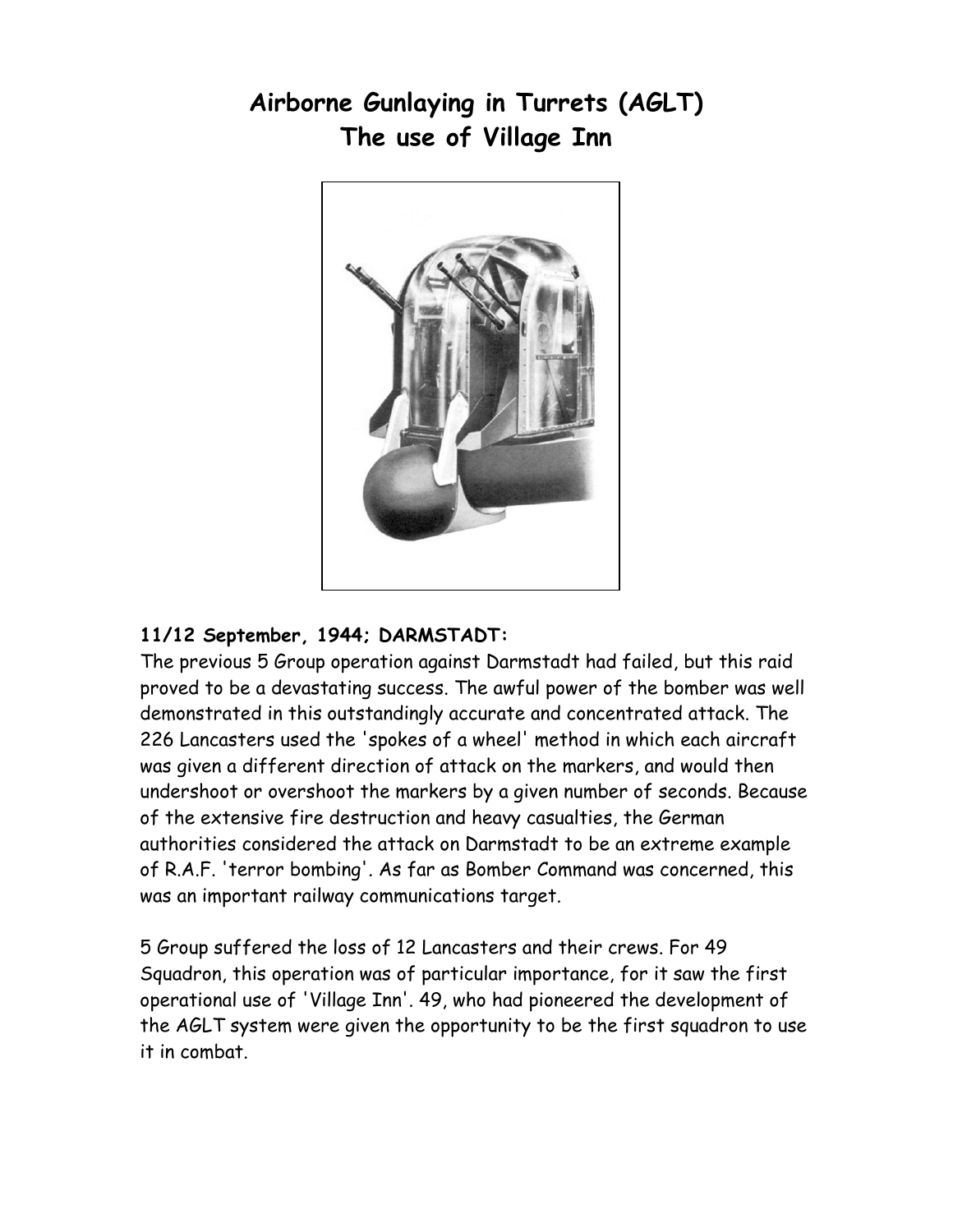Throughout Bomber Command, all aircraft had been fitted with "Z" equipment which would transmit the infra-red 'friendly' signal to any 'Village Inn' Lancasters they might come across.

Order of Battle for the night's operation was posted just before lunch; the 9 aircraft (all 'Village Inn' equipped) detailed were as follows:

PB300 S/L Lace PB355 F/O Burns RCAF PB373 F/L Lee PB361 F/O Alty PB361 F/O Parkin PB700 F/O Russell PB349 F/O Furber PB354 F/O Hay PB369 F/O Mallinson

All 49's aircraft carried out successful bombing attacks and returned to Fiskerton without loss by 02.39hrs. At interrogation it was revealed that two crews had made enemy contact using their A.G.L.T., equipment and subsequent combats with enemy aircraft ensued.

What follows is a quite remarkable account, given by F/O Leslie Hay or 'Uncle Will' as he became known within the squadron, who was piloting one of these Lancasters. He describes in detail the actions as they occurred during that Monday evening in September 1944. The Lancaster concerned was a Mk III (PB354) EA-G for George. The crew consisted of; F/O L.J. Hay Pilot, Sgt F. Green flight engineer, P/O P.W.Smith navigator, W/O H. Jenkinson wireless operator, F/Sgt A.E. French mid/upper gunner, P/O A.J. Mackay bomb aimer and F/O J.S. Hall the rear gunner.

## 'Uncle Will' continues:

"Briefing was particularly careful because of the circumstances surrounding the trip. Each aircraft was briefed to lag behind the bomber stream and stacked in echelon upwards as if we were late trying to catch up. These were usually the aircraft that the fighters were able to pick off. We were given individual heights to fly and I found that I was right at the back, the uppermost aircraft. I must say that I wasn't keen on being in that position. It seemed too much like being a staked out goat waiting for the tiger, and would probably be the first to get picked up. There was the possibility that there would be some genuine late comers -there generally were -and their infra red identification or "Z" equipment as it was called was not working.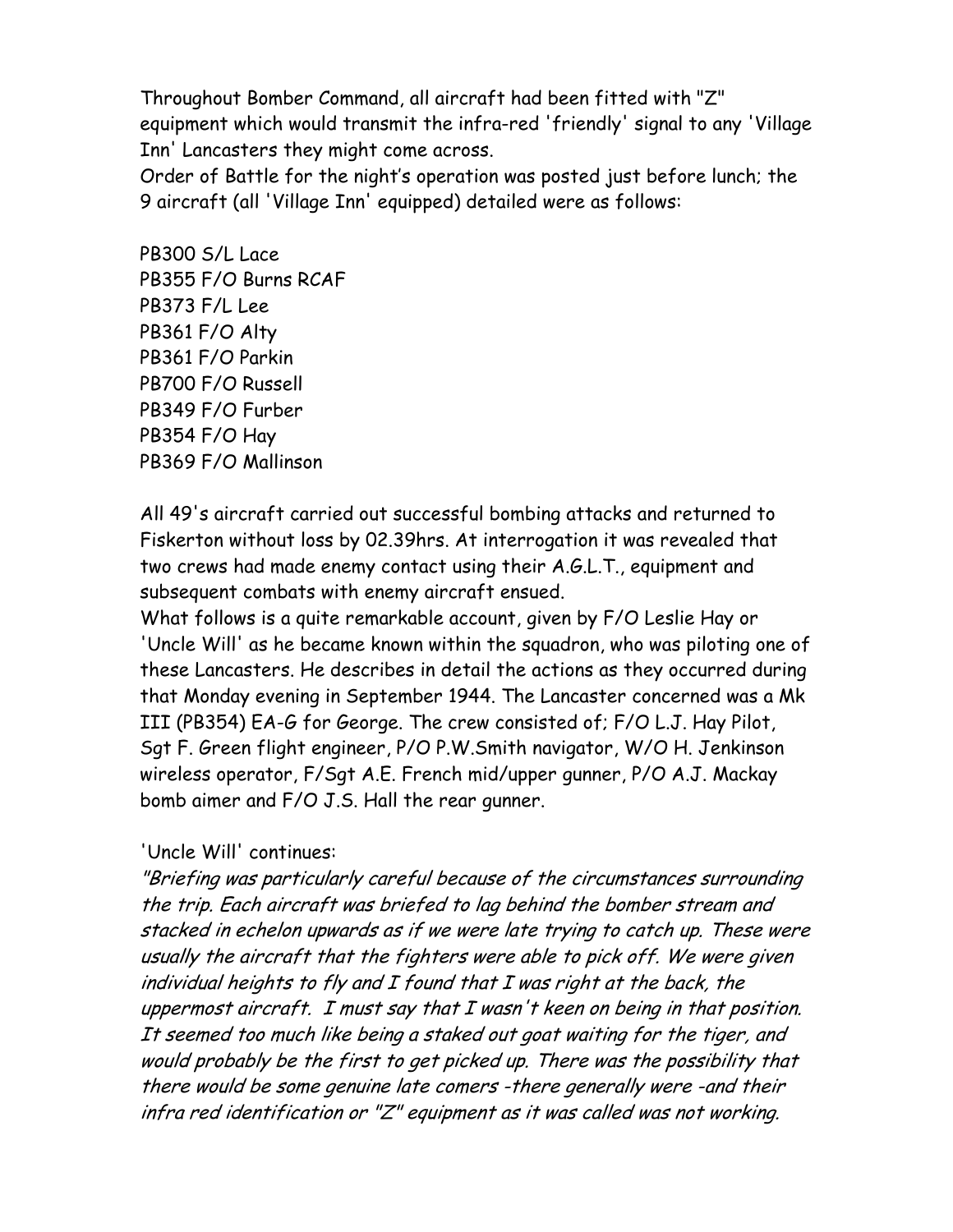To overcome this we were briefed not to open fire this side of 3 degrees east (the other side of Paris) unless we identified the aircraft visually as an enemy. We had to be absolutely certain that we were not shooting down our own bombers. It was a bit hair-raising as it seemed to me that we had to leave so much to chance before we could get to grips with anything that might come up. We could only wait and see what happened. "We took-off (21.02hrs) as usual, but later than the other squadrons, trailing behind by working on a time basis, to Reading then the coast - guns tested - bombs fused. Here we go!

We had hardly crossed the French coast when our wireless operator reported that his radar screen (Fishpond) showed that two aircraft were at 2,000 yards and had been there a little while. The rear gunner was unable to pick them up at that range so we just waited. They then moved closer to about 1.500 yards and the rear gunner got them on his radar, their blips sounding on our intercom, but no "Z" equipment was flashing. The night was dark, no moon, but visibility was quite good. We had not expected two aircraft like this and were a bit apprehensive, so I climbed 1,000ft -they followed. I altered course 30 degrees -they followed.

With a further alteration of 60 degrees to bring us back to track, they stayed with us. They must be enemy, but we had no visual identification as per briefing and it seemed to me that we must wait, take the first attack and try avoiding action. At least we knew they were there and we were ready for them. We hadn't long to wait, they drew apart - difficult, whichever side we took the avoiding action we were meat for the other one - but they didn't know we knew that they were there. Wireless operator -'Coming in from starboard quarter level, 1200, 1100, 1000, 900, 800, (the blips were now rapid) 700.' I turned into the oncoming aircraft and dived. A few moments later, mid-upper said in his best Cockney accent 'I've got him -he's a 188, just gone over the top of us.'

"We breathed again -now we were ready and straightened out. There was no time lost. Wireless operator reported that the other was coming astern, '1000, 900, 800, 700' I dived to port and the rear gunner opened fire and, almost immediately, the enemy dropped back to 1,500yds it seemed to me like the proverbial scalded cat. He never got near us, certainly not within 600yds and was obviously hit.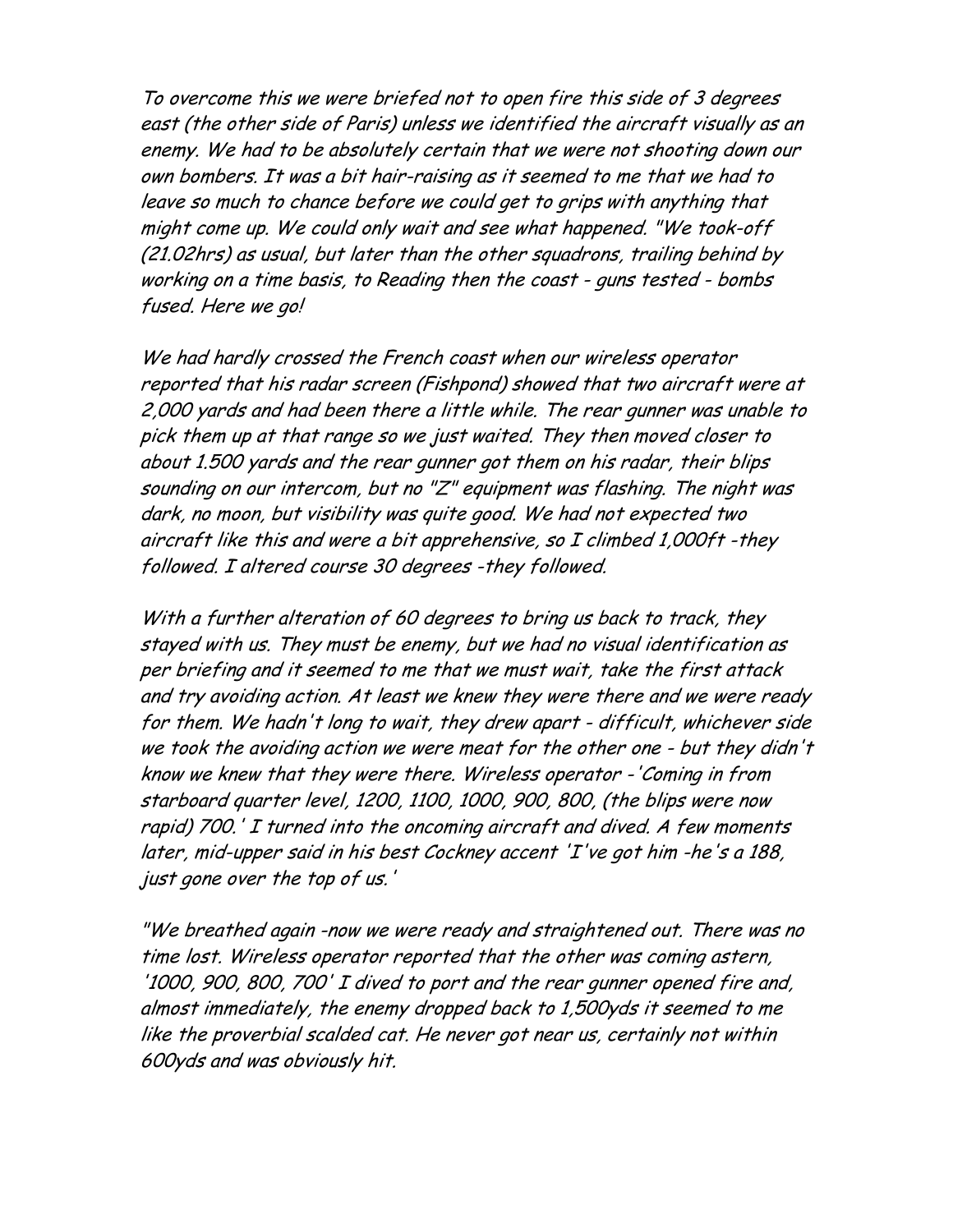The two aircraft then flew behind us, close together. (Interesting to think how they were able to locate each other -presumably using us as a reference point) we assumed their R.T. was red hot and wished that we could hear their conversation. In time they were joined by a third fighter and all three flew in a triangle (reported by the wireless operator working on Fishpond). This was real trouble. They then spread out and proceeded to make a series of attacks on us, the wireless operator reported movements, I was working a continuous corkscrew and the rear gunner beat off every attack. It was just as we had practiced so many times over the friendly fields of Lincolnshire.

They attacked again and again, the rear guns were almost out of ammunition with only two guns left firing. I told the bomb aimer to take the ammunition from the front guns to the rear which he endeavoured to do but as he was moving about and therefore not on intercom and could not hear my commentary, he had no knowledge which way I was going to throw the aircraft. Also he was not on oxygen and the floor was strewn with spent shells, but he got the ammunition to the rear just as the fighters after making an attack from 450 yards, broke off 400 yards and abandoned the engagement. We assessed the situation. No damage -as far as we knew - and the guns were reloaded. However, we were disappointed. Why had we not shot any down?

We didn't know it then, but next day when we tested the aircraft we estimated that the probable cause was the ranges sticking due to humidity which meant that the cone of fire did not centre on the enemy. The navigator reported that there had been ten attacks in twenty-nine minutes, and immediately gave us a new course for the target. It has ever since been a mystery to me how he did this. I had been throwing the aircraft all over the sky to evade the enemy, although it was a controlled corkscrew, to the crew it must have seemed like a matter of hanging on and the navigator must have hung on by his eyebrows as he used his hands to hold onto his maps, charts, set squares, rulers, pencils etc: I never did find out. Darmstadt was reached on time and the raid was very concentrated. Being last in, the barrage put up was murderous. Back at base we were greeted by an eager group of radar mechanics and although we were puzzled and elated, we knew that 'Village Inn' worked and it gave us great confidence. It is now a matter of record that after the war, tests were made but the device was abandoned as not being very effective.

I can vouch the inaccuracy of that and suggest that they should have tested it in actual combat -they might think otherwise!"